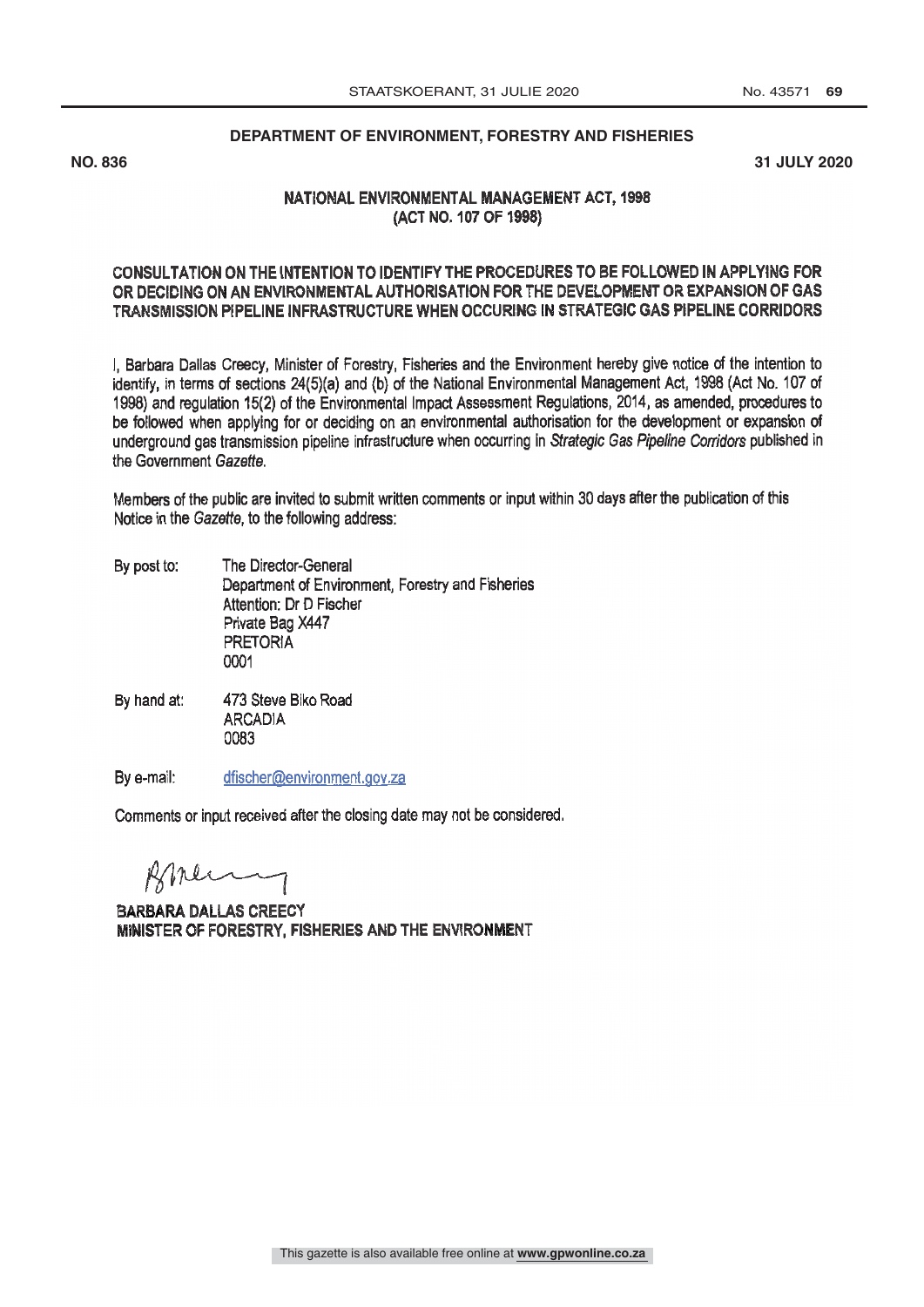### **SCHEDULE**

- 1. The Strategic Environmental Assessment for the Development of a Phased Gas Pipeline Network in South Africa, 2019 identified 9 *Strategic Gas Pipeline Corridors* related to the phased development of a gas pipeline network. These *Strategic Gas Pipeline Corridors* were published under Government Notice No. 788 published under Government *Gazette* No. 43528 of 17July 2020. The corridors are included on the map provided as Appendix 1 and are as follows:
	- 1.1 Phase 1: Saldanha to Ankerlig and Saldanha to Mossel Bay
	- 1.2 Phase 2: Mossel Bay to Coega
	- 1.3 Phase 3: Richards Bay to Secunda and Gauteng
	- 1.4 Phase 4: Mozambique (Southern Border) to Richards Bay
	- 1.5 Phase 5: Abraham Villiers Bay (Northern Cape) to Saldanha and Ankerlig
	- 1.6 Phase 6: Abraham Villiers Bay (Northern Cape) to Oranjemund
	- 1.7 Phase 7: Coega to Richards Bay
	- 1.8 Phase 8: Rompco Pipeline Corridor
	- 1.9 Phase 9: Shale Gas Corridor and Inland Corridor from Saldanha to Coega
- 2. The scope of this Notice applies to an application for environmental authorisation or an application for an amendment to an environmental authorisation contemplated in Part 2 of Chapter 5 of the Environmental Impact Assessment Regulations, 2014, as amended (the Regulations) for the following activities where the activity is constructed underground and above-ground for the purpose of connecting to above-ground infrastucure such as pigging stations or compressor stations, including any associated activities necessary for the realisation of such infrastructure, where the greater part of the activity (90% or more) is undertaken within a *Strategic Gas Pipeline Corridor* contemplated in paragraph (1):
	- 2.1 Environmental Impact Assessment Regulations Listing Notice 1 of 2014, as amended: 2.1.1. Activity 60(i) and (ii); and
	- 2.2 Environmental Impact Assessment Regulations Listing Notice 2 of 2014, as amended: 2.2.1. Activity 7(i) and (ii).
- 3. Where the application is for an environmental authorisation for an activity contemplated in paragraph 2.1 and 2.2 of this Notice, the applicant must;
	- 3.1 follow the basic assessment process contemplated in regulations 19 and 20 of the Regulations;
	- 3.2 negotiate a route with all landowners; and
	- 3.3 submit the route negotiated in accordance with paragraph 3.2 as part of the environmental authorisation application.
- 4. The draft *Generic Environmental Management Programme (EMPr) for Gas Pipelines* published This, applies to an application that triggers any of the activities contemplated in paragraph 2.1 and 2.2 where these activities are associated with underground pipelines.
- 5. The timeframe for decision-making on an application contemplated in paragraph 2 of this Notice is 57 days.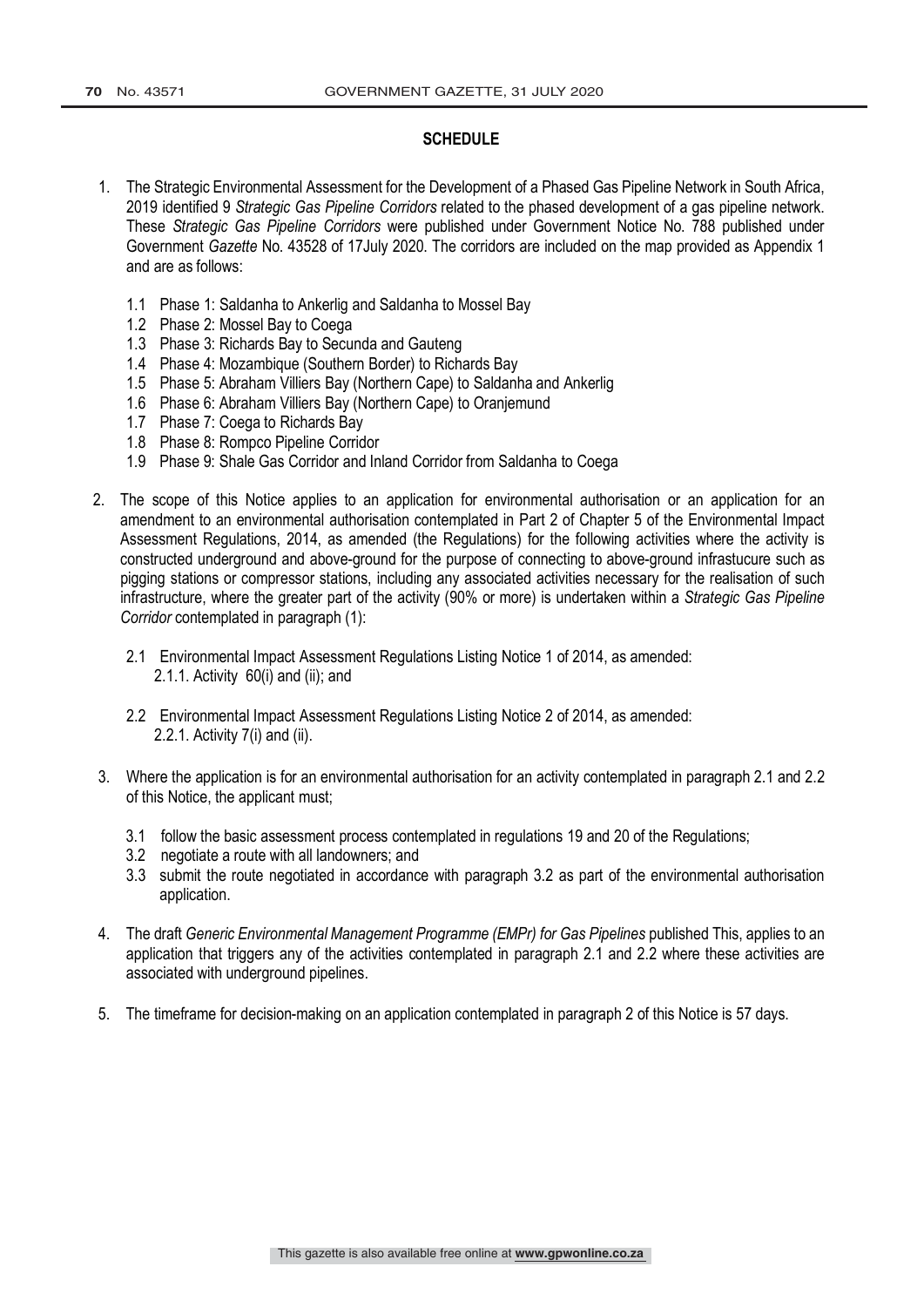- 6. If a part greater than 10% of the infrastructure contemplated in this Notice falls outside of a *Strategic Gas Pipeline Corridor* as contemplated in paragraph (1), the requirements as prescribed in the Regulations, apply.
- 7. All applications submitted prior to the coming into effect of these procedures for implementation must be dealt with in accordance with the requirements prescribed in the Regulations.
- 7. The boundaries of the *Strategic Gas Pipeline Corridors* referred to in this Schedule are available from the Department of Environment, Forestry and Fisheries at http://egis.environment.gov.za - Geographical Areas, and hardcopies of the zones can be obtained from:

| <b>PLACE</b>                                                               | <b>CONTACT PERSON/S</b>                                        | <b>CONTACT DETAILS</b>                                                    |
|----------------------------------------------------------------------------|----------------------------------------------------------------|---------------------------------------------------------------------------|
| Head office of the<br>Department of Environment,<br>Forestry and Fisheries | Directorate Enterprise<br>Geospatial Information<br>Management | GazetteMapping@environment.gov.za                                         |
|                                                                            | Ms Marlanie Moodley<br>Ms Lisa Pretorius                       | Direct Line: +27 12 399 8916/ 9301<br>Call Centre Number: +27 86 111 2468 |

8. The Strategic Environmental Assessment for the Development of a Phased Gas Pipeline Network in South Africa, 2019 can be accessed at https://gasnetwork.csir.co.za/final-sea-reports/ and https://egis.environment.gov.za/gasnetwork.